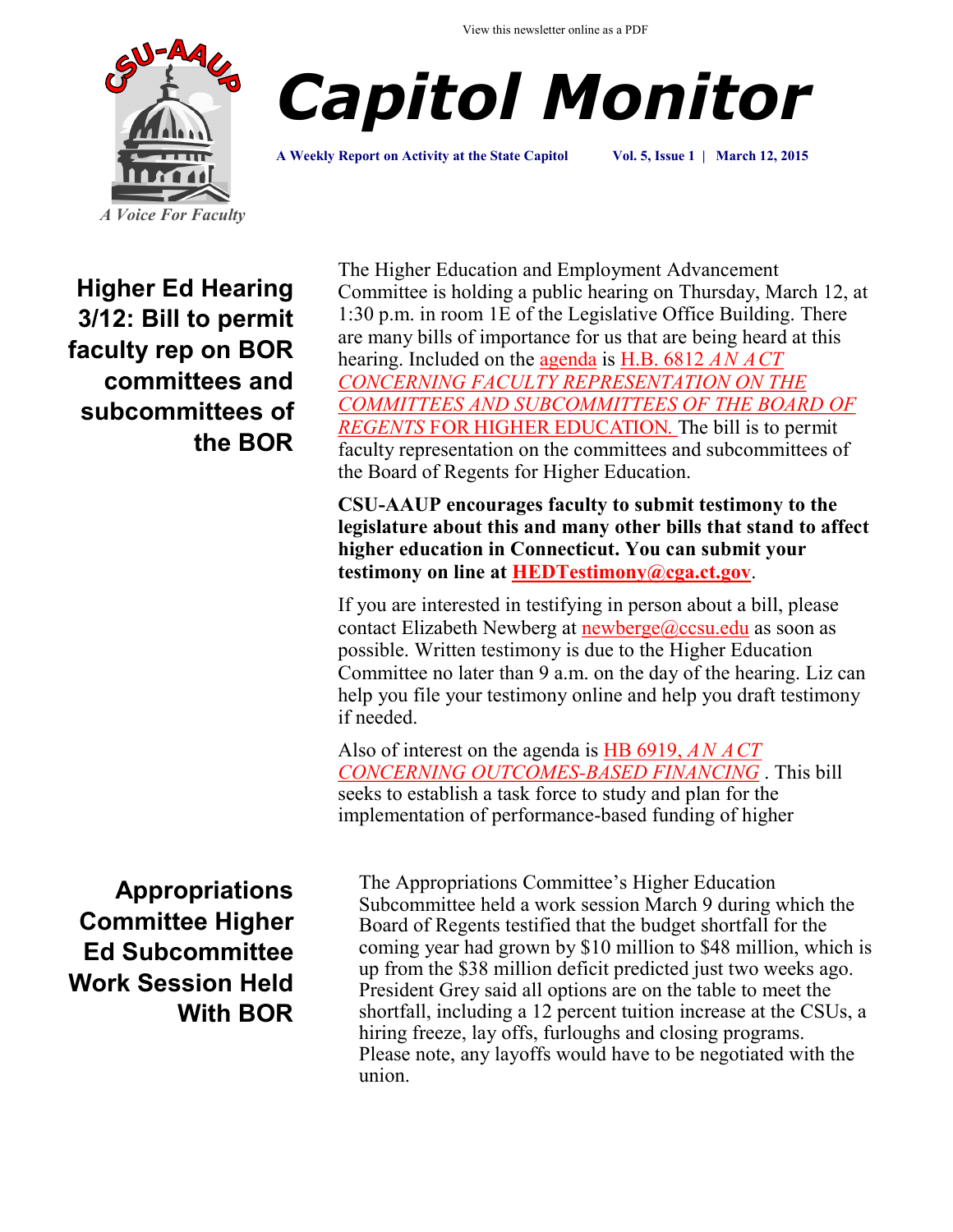## **Bills: Week of 3/09**

*"I support or oppose one of these bills; what should I do?"*

- 1. Write to your legislators! Find them [here.](http://www.cga.ct.gov/asp/menu/CGAFindLeg.asp)
- 2. You can [Track](http://www.cga.ct.gov/aspx/CGAPublicBillTrack/Register.aspx) the bill so you know the status of each bill.

The following list of bills have been identified as having a potential impact on our members if passed. We will follow the progress of the bills throughout the session and alert our members if action is needed.

Please remember that these are simply proposals. Thousands of bills are filed in a legislative session but only a few hundred make it to the Governor for consideration.

## **HIGHER EDUCATION AND EMPLOYMENT ADVANCEMENT COMMITTEE:**

*[H.B. 6812: AN ACT CONCERNING FACULTY](http://www.cga.ct.gov/2015/TOB/H/2015HB-06812-R00-HB.htmC:/Users/Elizabeth%20Pavlakis/Documents/HB6812)  [REPRESENTATION ON THE COMMITTEES AND](http://www.cga.ct.gov/2015/TOB/H/2015HB-06812-R00-HB.htmC:/Users/Elizabeth%20Pavlakis/Documents/HB6812)  [SUBCOMMITTEES OF THE BOARD OF REGENTS](http://www.cga.ct.gov/2015/TOB/H/2015HB-06812-R00-HB.htmC:/Users/Elizabeth%20Pavlakis/Documents/HB6812)* FOR [HIGHER EDUCATION.](http://www.cga.ct.gov/2015/TOB/H/2015HB-06812-R00-HB.htmC:/Users/Elizabeth%20Pavlakis/Documents/HB6812) 

**Statement of Purpose:** The bill is to permit faculty representation on the committees and subcommittees of the Board of Regents for Higher Education.

### *[SB 861: AN ACT CONCERNING CRIMINAL RECORD](http://www.cga.ct.gov/2015/TOB/S/2015SB-00861-R00-SB.htm)  [CHECKS AND DISCIPLINE OF FACULTY MEMBERS OF](http://www.cga.ct.gov/2015/TOB/S/2015SB-00861-R00-SB.htm)  [INSTITUIONS OF HIGHER EDUCATION](http://www.cga.ct.gov/2015/TOB/S/2015SB-00861-R00-SB.htm)*

**Statement of Purpose:** To allow for criminal history records checks of faculty members of institutions of higher education in this state and to give such institutions the ability to discipline a faculty member for criminal conduct while employed by such an institution.

## *[SB 6915: AN ACT CONCERNING A STUDENT LOAN BILL](http://www.cga.ct.gov/2015/TOB/S/2015SB-00861-R00-SB.htm)  [OF RIGHTS](http://www.cga.ct.gov/2015/TOB/S/2015SB-00861-R00-SB.htm)*

**Statement of Purpose:** To (1) ensure that borrowers who take on student loans have adequate resources at their disposal, and (2) regulate student loan servicers in Connecticut.